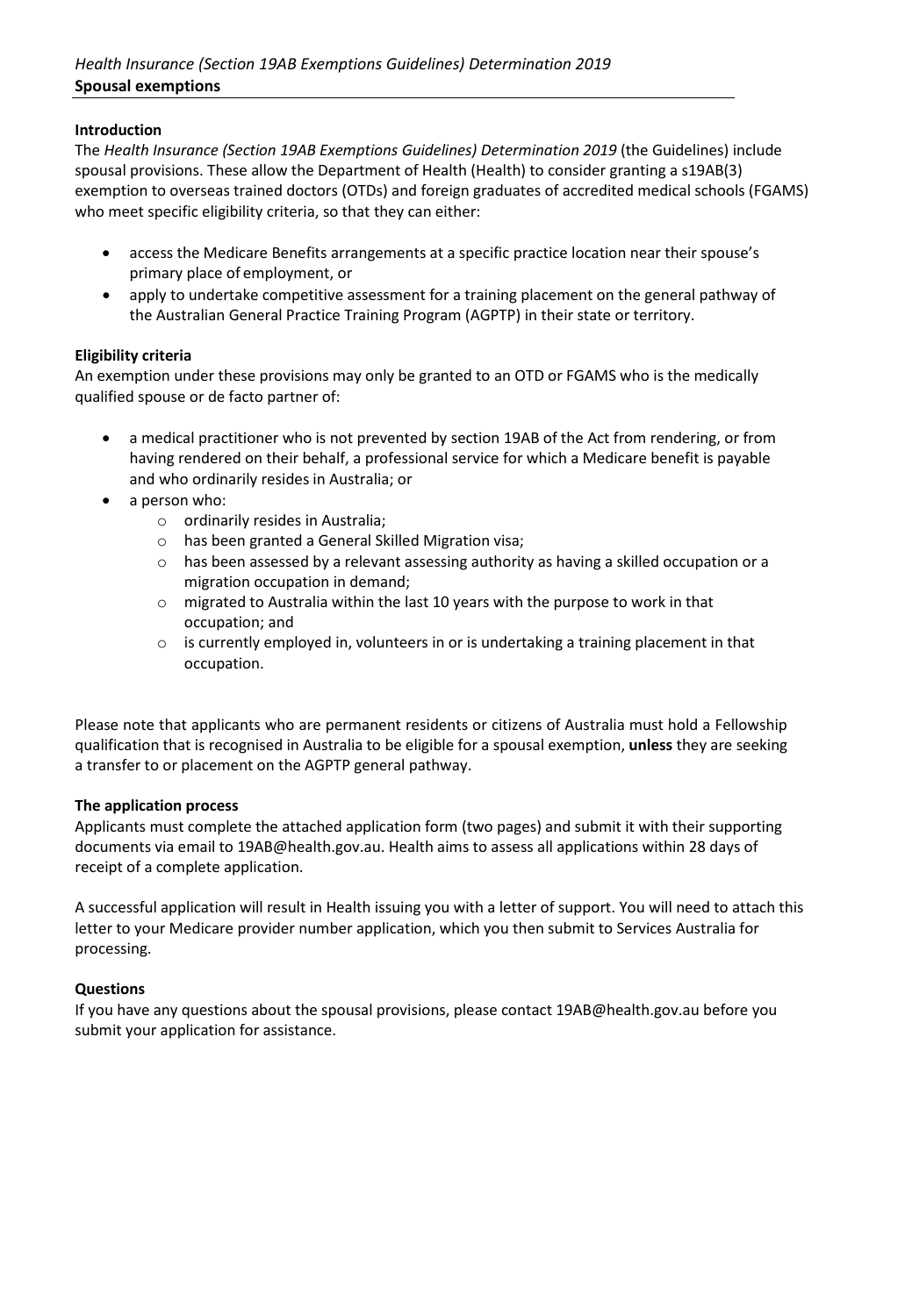# **Application form**

| <b>Applicant details</b>                             |                                  |                                                                             |
|------------------------------------------------------|----------------------------------|-----------------------------------------------------------------------------|
| Surname                                              |                                  | Click or tap here to enter text.                                            |
| Given name/s                                         | Click or tap here to enter text. |                                                                             |
| <b>Email address</b>                                 | Click or tap here to enter text. |                                                                             |
| Phone (business hours)                               |                                  | Click or tap here to enter text.                                            |
| Ahpra registration                                   |                                  | Click or tap here to enter text.                                            |
| number                                               |                                  |                                                                             |
| <b>Existing Medicare</b>                             |                                  | Click or tap here to enter text.                                            |
| provider number                                      |                                  |                                                                             |
| Residency status                                     | $\Box$                           | Australian temporary resident                                               |
|                                                      | $\Box$                           | Australian permanent resident                                               |
|                                                      | $\Box$                           | Australian citizen                                                          |
| Compliance with s19AA                                | $\Box$                           | I hold a Fellowship qualification that is recognised in Australia           |
|                                                      |                                  | I am a temporary resident registered to practise medicine after 18 October  |
|                                                      | $\Box$                           | 2001                                                                        |
|                                                      |                                  | Application has been made to request placement on the general               |
|                                                      | П                                | pathway of the AGPTP in: Choose an item.                                    |
|                                                      | П                                | None of the above - you are not eligible to apply                           |
| <b>Practice details</b>                              |                                  | (Do not complete if you are seeking a pathway transfer)                     |
| Practice name                                        |                                  | Click or tap here to enter text.                                            |
| Practice street address                              |                                  | Click or tap here to enter text.                                            |
| <b>Partner details</b>                               |                                  |                                                                             |
| Surname                                              |                                  | Click or tap here to enter text.                                            |
| Given name/s                                         | Click or tap here to enter text. |                                                                             |
| <b>AHPRA</b> registration                            |                                  | Click or tap here to enter text.                                            |
| number                                               |                                  |                                                                             |
| <b>Existing Medicare</b>                             |                                  | Click or tap here to enter text.                                            |
| provider number                                      |                                  |                                                                             |
| Occupation                                           |                                  | Click or tap here to enter text.                                            |
| Name of employer                                     |                                  | Click or tap here to enter text.                                            |
| Full street address of                               |                                  | Click or tap here to enter text.                                            |
| primary employment                                   |                                  |                                                                             |
| location                                             |                                  |                                                                             |
| Is your partner:                                     |                                  |                                                                             |
| A medical practitioner                               |                                  | I confirm that my partner has an unconditional s19AB                        |
| subject to s19AB                                     | $\Box$                           | exemption in relation to their employment                                   |
| A medical practitioner                               |                                  | I confirm that my partner is not subject to the moratorium                  |
| not subject to S19AB                                 | $\Box$                           | restriction at the time of this application                                 |
| Non-medical practitioner                             | $\Box$                           | I confirm that my partner was granted a skilled migrant visa; AND           |
| Your partner must meet all                           | $\Box$                           | I confirm that my partner migrated to Australia on the skilled migrant visa |
| criteria to be eligible in the                       |                                  | within the last 10 years with the purpose to work in a relevant occupation. |
| non-medical practitioner<br>category and provide all |                                  | I confirm that my partner has had their skills assessed by a relevant       |
| required documentation as                            |                                  | authority, refer to Skilled occupation list:                                |
| indicated below.                                     | $\Box$                           | https://immi.homeaffairs.gov.au/visas/working-in-australia/skill-           |
|                                                      |                                  | occupation-list                                                             |
|                                                      |                                  | I confirm that my partner is currently employed in relation to              |
|                                                      | □                                | those skills                                                                |
| None of the above                                    | $\Box$                           | You are not eligible to apply.                                              |